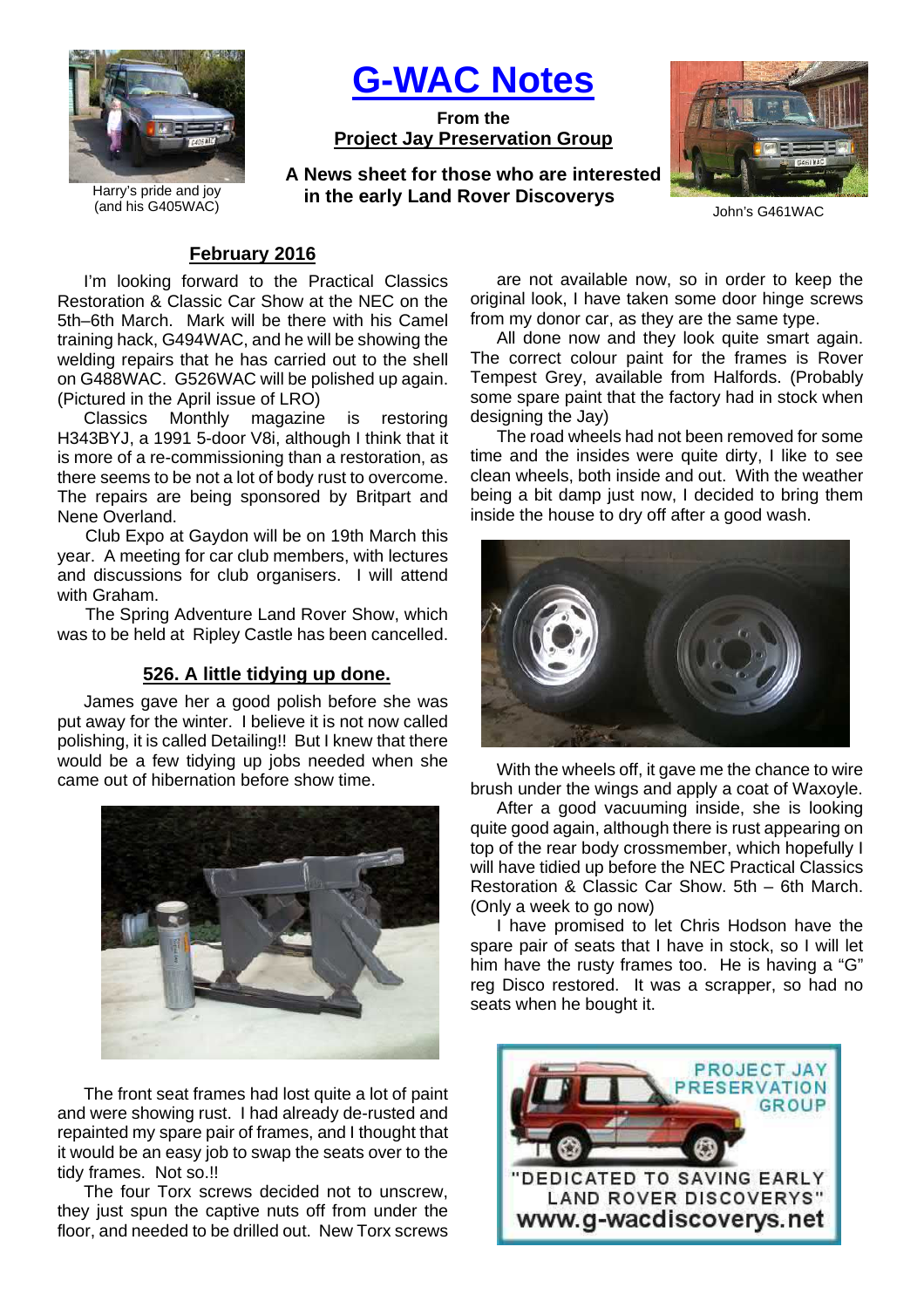

\*Club ticket (adult 16 years+) offer applies only when booked in advance. Club single ticket offer is limited to four tickets per member and the club family ticket offer is limited to one family ticket per member. A family ticket admits 2 adults and up to 3 children (5-15 years). Hand in your ticket stub or print-at-home voucher to an exhibiting club stand and they will benefit from a commission. "Calls cost 10ppm plus standard network charges. All bookings are subject to a single transaction fee of £1.50. Tickets include a show guide to the value of £4.00. Entry to the auction requires purchase of a catalogue. See website for all information.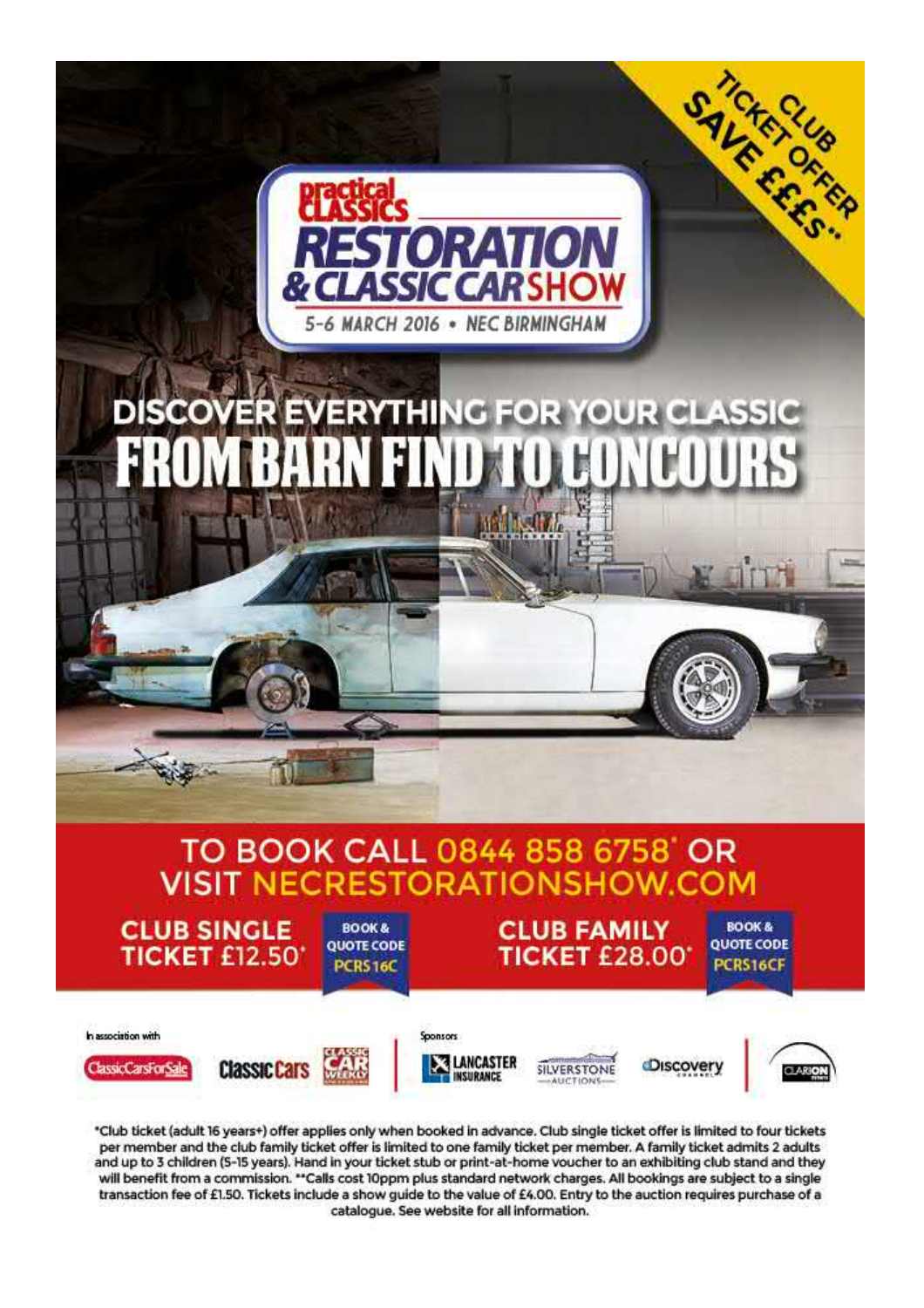## **My Discovery collection for sale**

This is a one-time offer, I have decided to part with all my Discovery fleet and memorabilia, the catch is, I will not split anything down.

## G463WAC

Fully dismantled but rolling chassis ready for some welding repair, blasted and temp coating.



Ex press fleet, ex Camel Trophy training hack, includes all rare parts like smooth rear door catch, smooth footwell covers, Camel Bullbar, Camel Trophy steel wheels + correct 700/16 tyres, big history folder.

Brand new old stock, 3-door Sonar blue interior side panels (£1000 alone) and steering wheel, lots of other interior parts.



Full set of body mounting rubbers and all associated kit, brand new genuine axle parts, including discs etc.

There are all sorts of stuff to go with it, original brochures, correct Camel stickers, and all my spares, everything.

## The shell

The original shell has been replaced, because off-road damage whilst it was used as a training hack at Eastnor Castle, made it unviable to repair. It will need some repairs now as it has been stood a while, but it's completely stripped out and has excellent panels.

## G-reg

Dealer launch vehicle, V8, 85,000 miles been used as off-roader so needs repair, has a genuine early G-WAC interior in good condition. Plus other early parts, needs

welding and replacement side panels.

## G-reg rolling shell,

Was recently MOT'd, has excellent panels and repairable shell, good donor for the dealer launch vehicle. Above.





1993 3-door 200 Tdi, L-reg,

118,000 miles, very good condition except rusted through at the top corner of the rear door, not structural or MOT failure point, this one has MOT until July 2016.

Is on the road, excellent interior, drives well and was my everyday car until I got the Range Rover. This one also has a big history folder.

If anyone is interested, I want £7500 firm. I think they are all worth that. Whoever buys the collection can sell things off to recoup the money just for the G-WAC.

01254 761488, or 07974 740387, hsmb@btinternet.com. Eccleshill, Lancashire.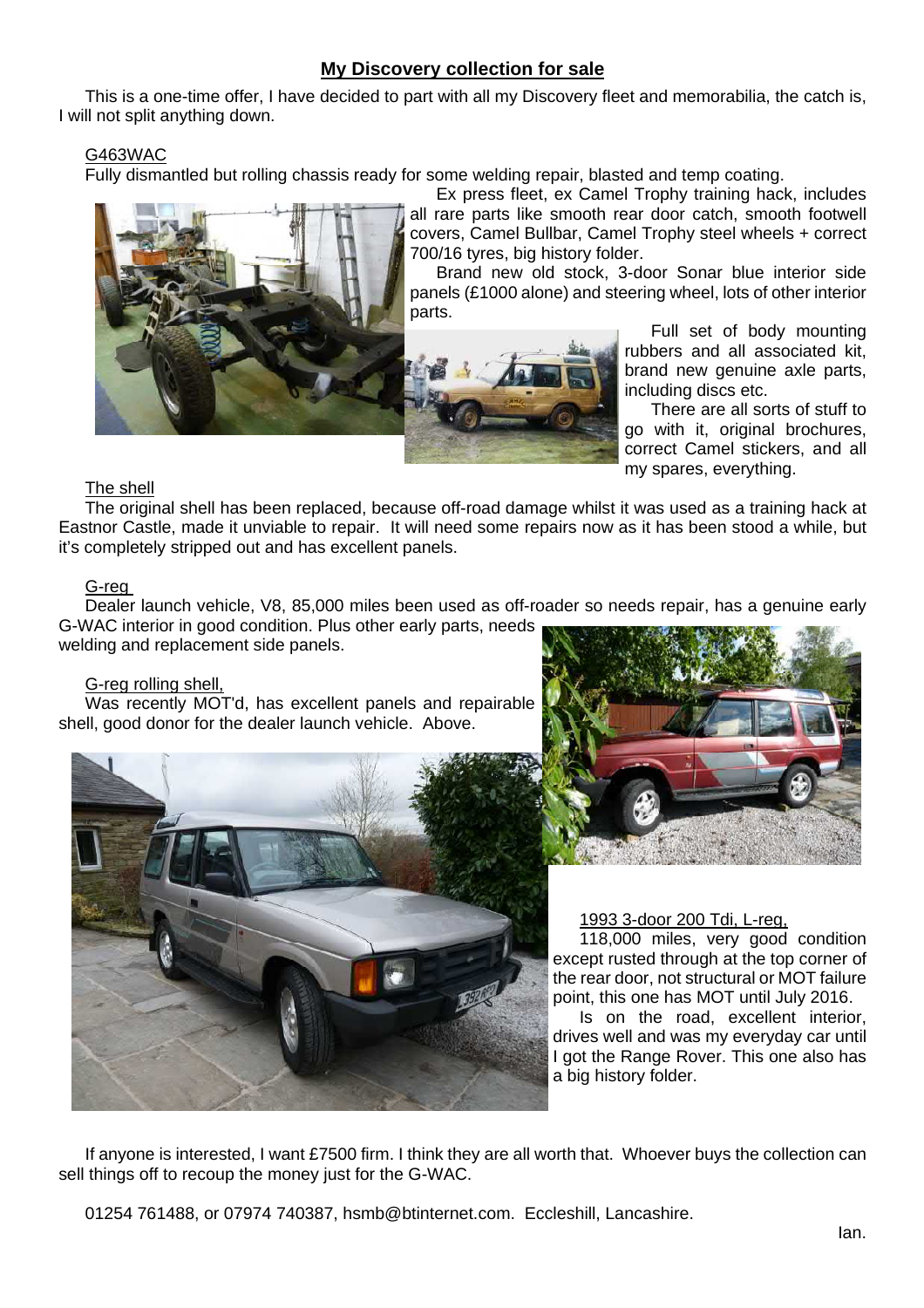#### **Show dates 2016**

| <b>March</b>                                                                         |                                                                                                                                                                                       |                                                                                                                                                                                |
|--------------------------------------------------------------------------------------|---------------------------------------------------------------------------------------------------------------------------------------------------------------------------------------|--------------------------------------------------------------------------------------------------------------------------------------------------------------------------------|
| $5 - 6$ th                                                                           | <b>Restoration Show, NEC</b>                                                                                                                                                          | On show will be G488WAC, G494WAC and G526WAC                                                                                                                                   |
| <u>April</u><br>17 <sub>th</sub><br>24th<br>23-24th                                  | Ripon 4x4 & Vintage Spares Day<br>The Great British Land Rover Show<br><b>Ackworth Scammell Spectacular</b>                                                                           | Ripon Racecourse. HG4 1UG<br>Stoneleigh Park, Warwickshire, CV8 2LZ<br>South Yorkshire, WF7 7ET.                                                                               |
| <u>May</u><br>1st<br>14-15th<br>29th                                                 | <b>Classic Car &amp; Bike Show</b><br>Spring Adventure, Ripley Castle.<br>Cars in the Park                                                                                            | Ripon Racecourse. HG4 1UG<br>North Yorkshire. HG3 3AY (Cancelled)<br>Hutton -in - the Forest. Cumbria Ca11 9TH                                                                 |
| <u>June</u><br>$2-5th$<br>$4-5th$<br>$4-5th$<br>19 <sub>th</sub><br>19 <sub>th</sub> | DOC National at Billing Off Road Experience.<br><b>Malvern Land Rover Show</b><br>Classic Car Spectacular.<br>Raby Castle Classic Vehicle Show<br><b>Charity Classic Vehicle Show</b> | Northampton. NN1 7AL<br>Three Counties Showground, Worcestershire. WR13 6NW<br>Tatton Park. Cheshire. WA16 6QN<br>Staindrop, Co. Durham. DL2 3AH<br>Grasmere, Cumbria.LA22 9SJ |
| <u>July</u><br>3rd<br>16-17th<br>29-30th<br>31st                                     | Leighton Hall Classic Cars & Bike Show.<br>Ackworth Steam Rally.<br><b>Billing Land Rover Fest,</b><br>Lytham Hall Classic Car and Bike Show.                                         | Carnforth, Lancashire. LA5 9ST<br>South Yorkshire. WF7 7ET.<br>Billing, Northamptonshire. NN3 9DA<br>Lancashire. FY8 4JX                                                       |
| <u>August</u><br>7th<br>14 <sub>th</sub><br>20-21st<br>28th                          | Trans Pennine Run from Manchester to Harrogate.<br>Raby Castle Classic Vehicle Show<br>"Passion for Power" Classic Motor Show<br><b>Classic Car &amp; Bike Show</b>                   | Staindrop, Co. Durham. DL2 3AH<br>Tatton Park. Cheshire. WA16 6QN<br>Ripon Racecourse. HG4 1UG                                                                                 |
| <b>September</b><br>25 <sub>th</sub>                                                 | Ripon 4x4 & Vintage Spares Day.                                                                                                                                                       | Ripon Racecourse. HG4 1UG.                                                                                                                                                     |
| <b>November</b>                                                                      |                                                                                                                                                                                       |                                                                                                                                                                                |

11-13th Classic Motor Show NEC





**PETER JAMES** INSURANCE. 772, Hagley Road West, Oldbury, West Midlands. B68 0PJ. Telephone: 0121 506 6040. www.peterjamesinsurance.co.uk

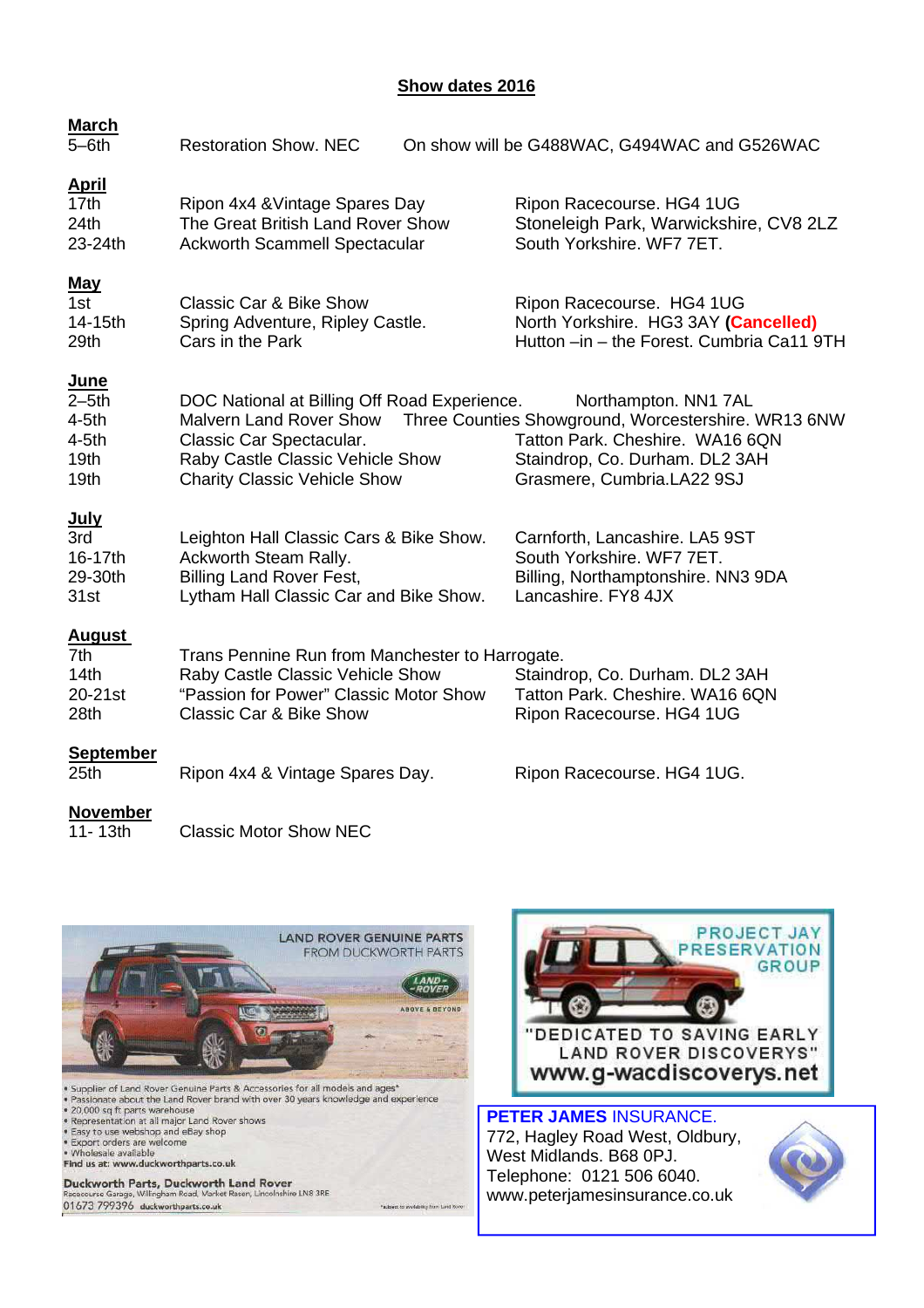## **Jaguar Land Rover is said to be examining a multi-million pound bid to purchase the Silverstone Circuit, home of the British Grand Prix.**

Jaguar Land Rover eyes up Silverstone deal. Documents accessed by The Financial Times apparently provide evidence that JLR requested a valuation from property consultant Cushman & Wakefield in relation to Silverstone. Drawn up during July 2015, the proposal currently being considered would allow Silverstone to become the new home of JLR, including a heritage centre to exhibit vehicles from JLR's fleet - alongside offices for up to 1,000 employees, an extensive visitor centre and a hotel.

The property consultant has advised that, with potential for sizeable development and considerable industrial space, the market value of Silverstone is £22.7 million. Within a separate memo, JLR is apparently looking at a figure up to more than twice that, although it hasn't been made clear if JLR's budget of £52 million relates to Silverstone itself.

The current lease owner, The British Racing Drivers Club (BRDC), would become tenant of the circuit while Silverstone Circuits Ltd - a subsidiary of the lease owner - would run Silverstone on Jaguar Land Rover's behalf.

Responding to the query, a spokesperson from Jaguar Land Rover said the company was looking to



'invest and grow its business operations in the UK.' 'We constantly evaluate a wide range of opportunities which are confidential. We have no further comment on this matter'. Cushman & Wakefield has not yet commented on the proposals.

First hosting the British Grand Prix during 1948, Silverstone's recent history has been largely troubled, with substantial losses resulting in a struggle to pay its annual Grand Prix fees totalling £16 million. Mr. Ecclestone, chief executive of the F1 management company, has attracted criticism stating as recently as October that the fee for Silverstone would not be cut.

This wouldn't be Jaguar's first appearance at Silverstone, with an F1 team operating between 2000 and 2004, while Tata, the parent company to JLR, has previously sponsored the Ferrari F1 team.

The sale of Silverstone has been broadcast previously, but plans were shelved during 2014, as the sale cannot pass without consultation with affiliates of the BRDC - currently exceeding 800 members.

The current contract is to be honoured until 2026.

## **New sightings**

I've had a few emails recently about some potential restorations.

#### Peter King wrote.

"I am going to look at another early 3-door 1990 vehicle tomorrow. I may bid on it as is. Assumption is to turn £1,200 into £4,600 to collectors"…"I bid it to £1,250. But it sold for £1,290... Hopefully it won't get chopped up"

# Stav wrote.

"G93 WAC isn't a Discovery, but a Defender 110. Bought it last year and it's a 3.9 V8 factory fitted, according to seller"?

"Tried everything on the net to research it but with no luck, could you shed any light on it"? (It's an August 1989 in Grey. Ed)

#### Marcus wrote.

"Tonight I stumbled across your G-WAC website and have been reading some past newsletters with interest".

"I've owned Land Rovers since I was 18 (12 years now!), currently running an ex military Tithonus 110 and a 300Tdi Discovery, which I bought back a few weeks ago after selling her in 2007"

"She is undergoing various body panel replacement surgeries this summer to get her in tip-top structural condition so I'm interested in the restoration articles that have been published".

"I have been toying with the idea of a very early Discovery for a while and will snap one up if the opportunity arises, although not actively looking at the moment. A G-WAC would be the Holy Grail to come across by accident. l just keep peering into those old barns and farmyards with crossed fingers for now"!

"Would it be possible to be added to the mailing list for G-WAC Notes? Is it emailed or posted? I can send my postal address if it is posted".